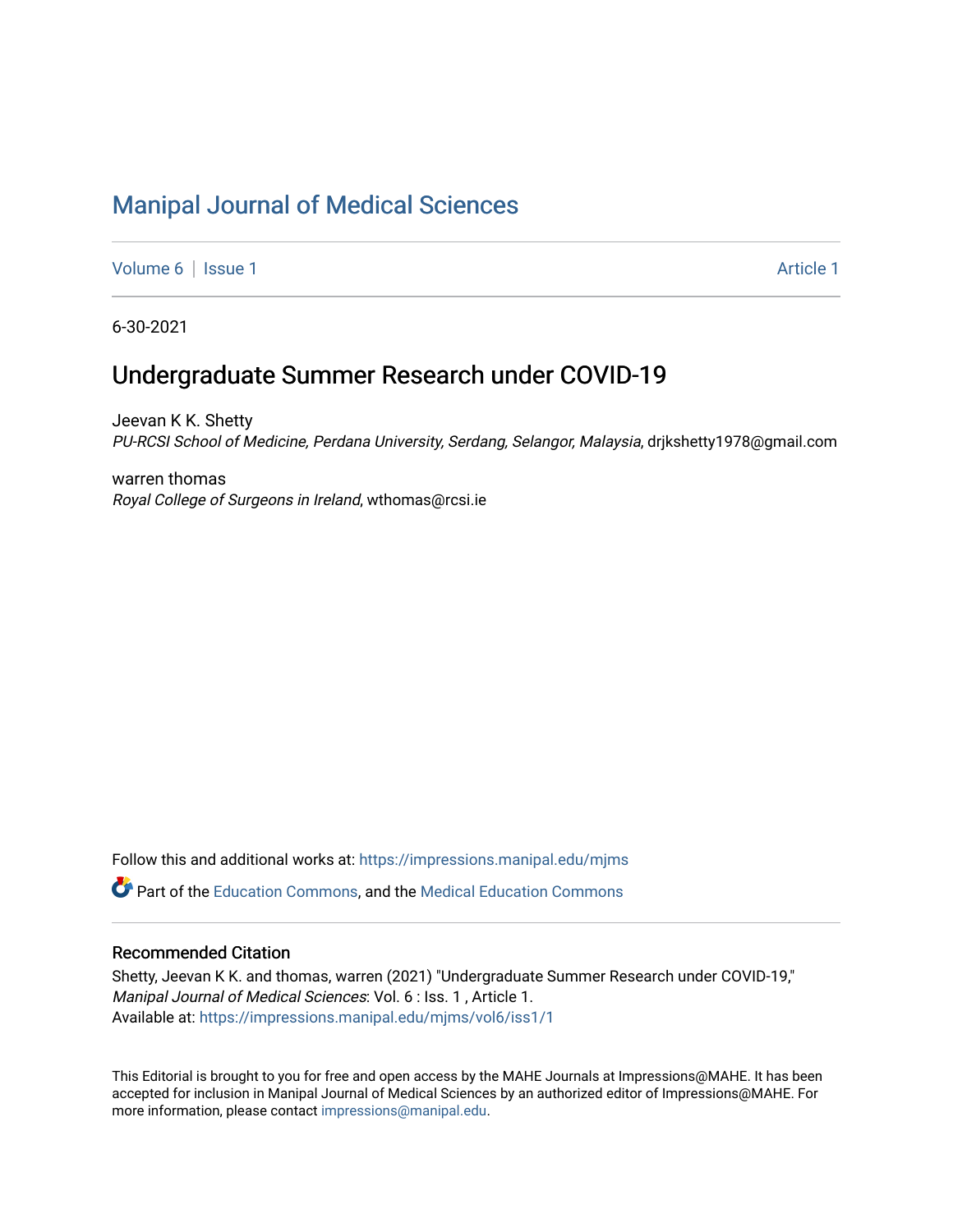# Undergraduate Summer Research under COVID-19

Cover Page Footnote NA

This editorial is available in Manipal Journal of Medical Sciences: <https://impressions.manipal.edu/mjms/vol6/iss1/1>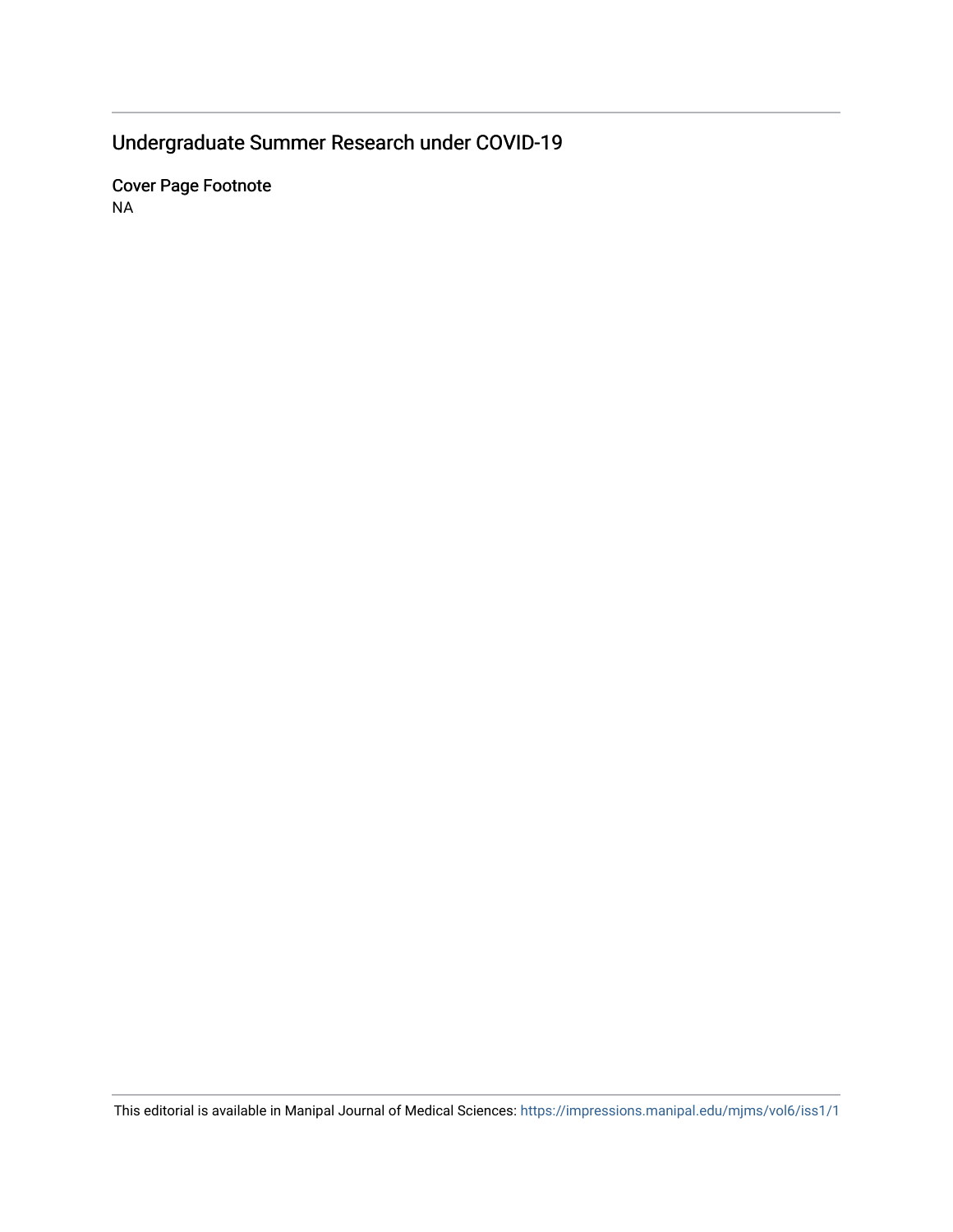### **Title: Undergraduate Summer Research Under COVID-19**

### **Type of article: Letter to the editor**

### **Authors: Jeevan K Shetty <sup>1</sup>\* and Warren Thomas <sup>2</sup>**

<sup>1\*</sup>Former PURCSI Lead in biochemistry and Senior lecturer in Biochemistry, Royal College of Surgeons in Ireland, Bahrain.

<sup>2</sup>PU-RCSI Lead in Physiology and Senior Lecturer in Molecular Medicine, Royal College of Surgeons in Ireland, RCSI Education & Research Centre, Beaumont Hospital, Beaumont Dublin 9, Ireland.

#### **\*Corresponding Author**

Dr Jeevan K Shetty, MBBS, MD (Manipal), PGDip Med Ed (Dundee). Former PU-RCSI Lead in biochemistry, PURCSI, Perdana University & Senior lecturer in Biochemistry, Royal College of Surgeons in Ireland in Bahrain. Email – drjkshetty1978@gmail.com

#### **Short Title: Summer research Under COVID-19**

### **How to cite this article:Shetty JK, Warren T. Undergraduate Summer Research Under COVID-19.MJMS 2021.**

Manuscript received: 24/5/2021

Revision accepted: 15/6/2021

The COVID-19 pandemic disrupted all social and commercial sectors, including the delivery of Medical Education. The sudden emergence and global spread of this virus through 2020 forced us to make many adjustments in our curriculum delivery. The continuity in education has only been possible under the "New Normal" through extensive adaptation to content delivery, clinical training, and assessment. The pandemic has accelerated the drive towards technology-enhanced learning and teaching through online tools. Other, non-core learning activities also demanded adaptation, including research electives. Research electives have multiple benefits for students, including enhanced critical appraisal, information literacy and critical thinking skills, undertaking electives can also provide a competitive advantage for